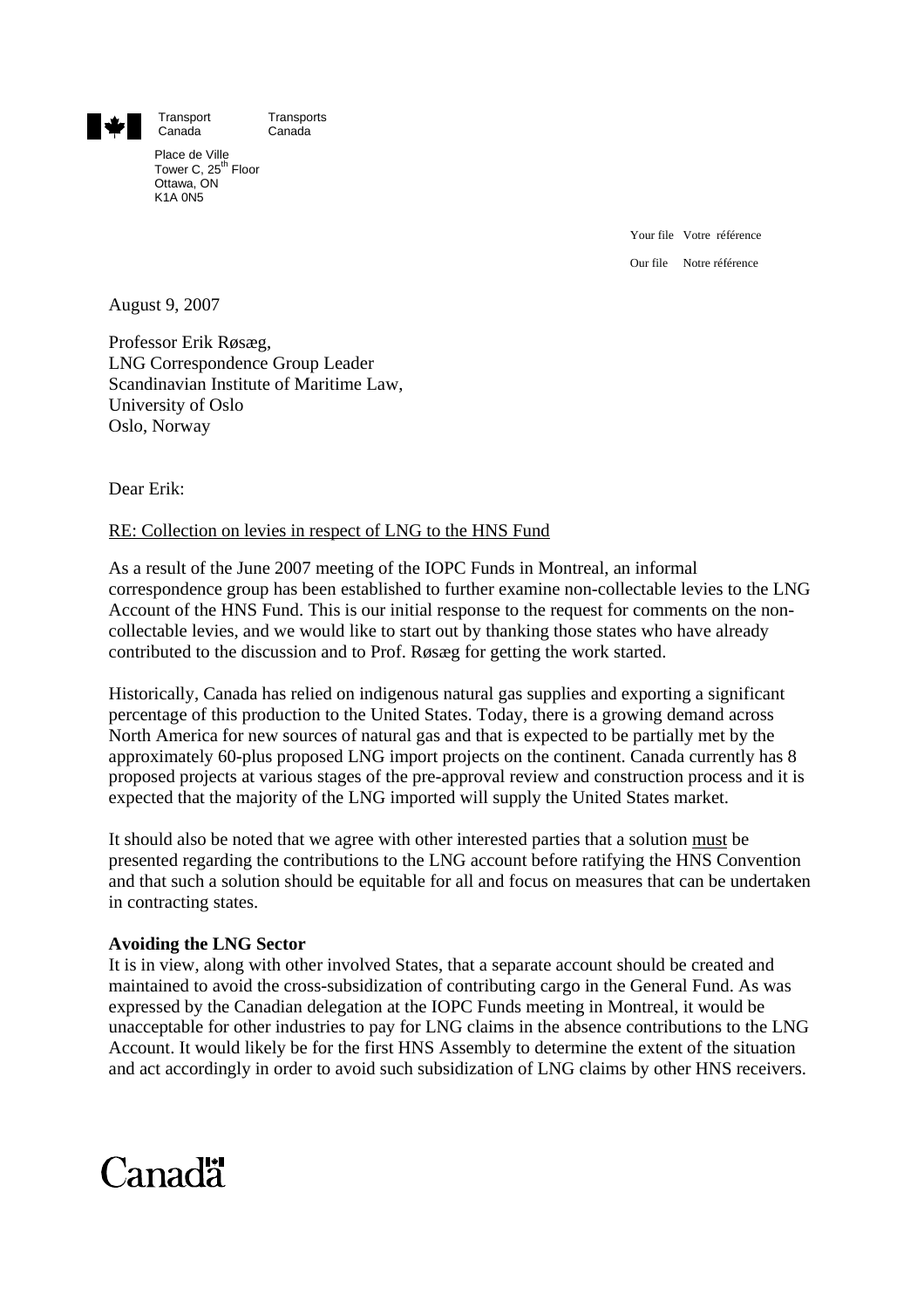## **Receiver**

In general, Canada agrees that the recommendation you make in your letter of June 19, 2007, of holding the physical receiver of LNG cargoes jointly and severally liable with the titleholder immediately prior to discharge is the simplest and most practical option for ensuring payment of levies if the titleholder is in a non-contracting state. This would not have to involve some form of financial security from banks or insurance companies, which represents an additional cost for the parties involved. The reporting requirement would still lie with titleholders in contracting states (or receivers if titleholder is in a non-contracting state) and this approach to the receiver would be used only as an alternate means for obtaining otherwise non-collectable levies. This would diminish the likelihood of arrears causing the suspension of the LNG account, which will likely have the required amount of contributing cargo to operate a separate account upon coratification.

Canada proposed a similar solution in our 'Maritime Law Reform' Discussion Paper of May 2005 [\(http://www.tc.gc.ca/pol/en/Report/tp14370/1-0.htm](http://www.tc.gc.ca/pol/en/Report/tp14370/1-0.htm)), which was presented to stakeholders in Canada<sup>1</sup>. However, stakeholders representing the owners of the LNG terminals have expressed concerns over the fact that this would be outside the scope of the current HNS Convention and that may put them at a competitive disadvantage vis-à-vis LNG terminals in non-contracting states. Furthermore, as others have pointed out, such a solution is not in line with the intent of the HNS Convention and could be challenged in national courts by receivers of LNG. It is thus apparent, that while it is the most practical solution, we do recognize that would not be widely acceptable to states and the industry.

Another potential solution would be to investigate if it is possible to have in the implementation legislation, a requirement for the titleholder to transfer the title to the receiver immediately before discharging LNG in the contracting-state. This could be triggered upon entering into a contractual agreement, such as a sale and purchase agreement that exists between the LNG supplier (seller) and the receiving terminal (buyer). It could be done in such a way that the title is transferred to the receiver upon signature of a sale and purchase agreement, but that the contract is not fulfilled until delivery (discharge) is completed. This would render the receiver as the person liable to report to the state, which in turn, would report to the Fund. It should be noted that the existence of spot trading, the uncertainty of when the transfer of ownership takes place in contract, as well as, a number of other contractual provisions, could make this solution troublesome.

Perhaps the representatives of the International Group of Liquefied Natural Gas Importers (GIIGNL), who recently joined the IOPC Funds as observers to comment on the idea of transferring title and the LNG market as well as those presented by Professor Røsæg and other states.

<sup>&</sup>lt;sup>1</sup> [See page 29 of the Discussion Paper.](http://folk.uio.no/erikro/WWW/HNS/IOPCcorrespondence/tp14370e.pdf) **Direct link added**